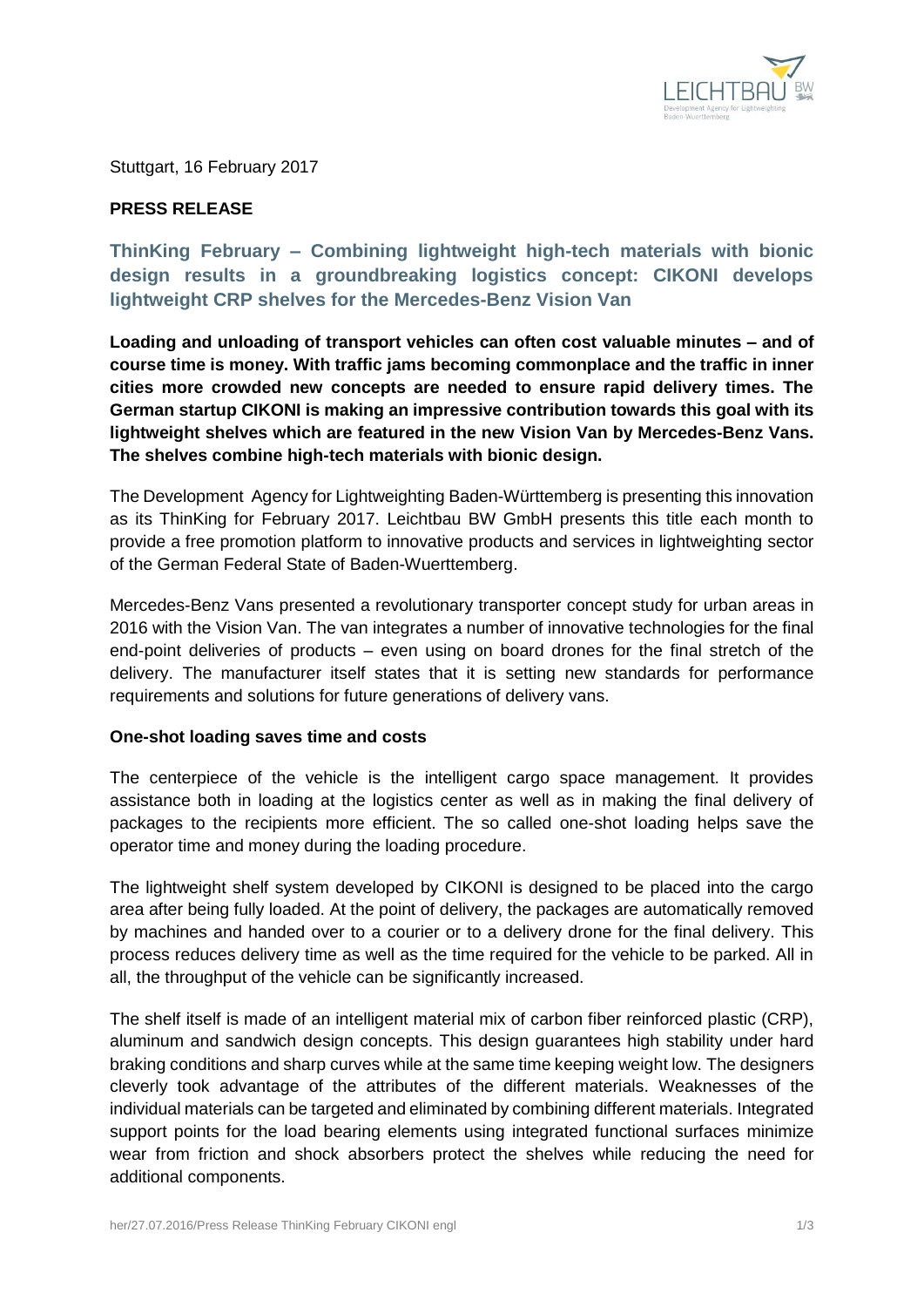

# **Racks must be practical and visually appealing**

The shelves are expected to fulfill several difficult requirements. They must be designed to make the most out of the van's cargo space while at the same time keeping weight to a minimum and maintaining stability under a load of up to 500 kilograms each while the vehicle is in motion. The racks must also be easy to handle to meet the robust requirements of the logistics industry. A bold new design was also requested in order to fit visually with the futuristic look of the Vision Van. Despite all these difficult requirements, the CIKONI shelves were designed and built in an extremely short time.

The design of the shelves was based on a bionic principle inspired by the structure of a tree. Topology optimization and computer aided optimization (CAO) were used intensively to finalize the design. The shelves were then crafted using the bionic design out of an aluminum hybrid blend and numerically optimized by utilizing the degrees of freedom of the fiber reinforced construction. The completed structure is extremely anisotropic, integrating material only where it is needed to bear specific loads.

The construction of the shelves was carried out in close collaboration with established companies such as UBC and Hermann Blechtechnik, both from the same region. The manufacturing process depends on adaptable development methods and rapid concept turnaround. Dr. Farbod Nezami, managing director of CIKONI, commented on the project noting, "Everyone involved was open for innovative developments and that is not always a given."

# **Startup forming partnerships with established companies**

Thanks to the use of high-tech materials, CIKONI was able to make optimal use of the available cargo space. Both volume and weight have a direct influence on the efficiency of the system. The startup company from Stuttgart was able to use its expertise in the area of multi-material lightweight construction throughout all stages of the process from conception, numerical optimization and function validation to detailed construction, FE calculation and the final delivery of the installation ready rack and loading system.

In order to cover all of these bases, CIKONI had to build up a wealth of know-how. According to Nezami, "We have highly specialized development engineers who supervise the entire process from conceptualization to simulation, construction and manufacturing processes for small and largescale serial production. This know-how is coupled with creativity and clear customer focus. Our primary goal is always to spark excitement – with our customers and the customers of our customers."